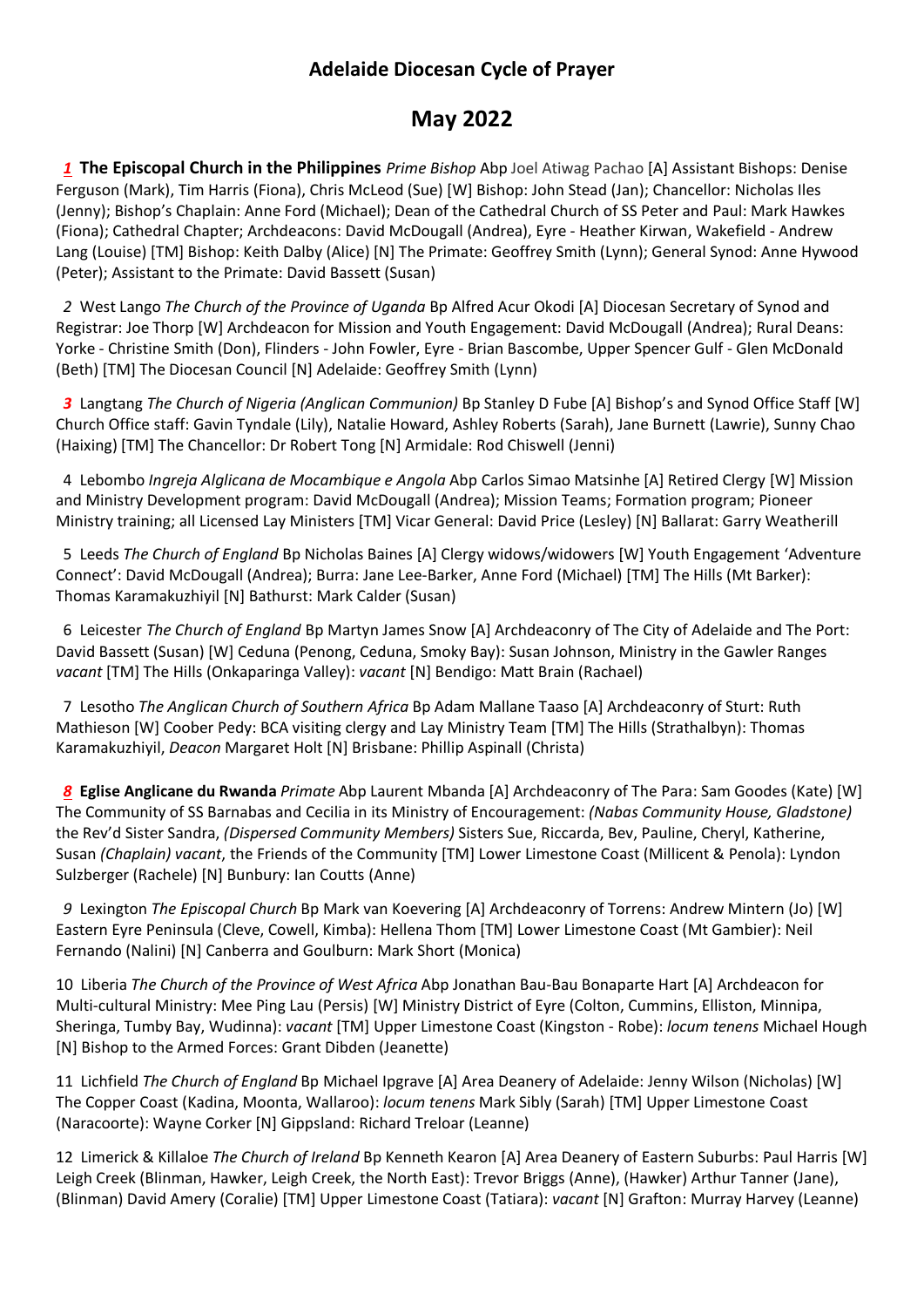13 Lincoln *The Church of England* Bp Christopher Lowson [A] Area Deanery of Gawler: Joseph Chung (Virginia) [W] Ministry District of Yorke Peninsula (Ardrossan, Maitland, Port Victoria, Point Pearce): Andrew Lang (Louise), David Amery (Coralie), Christine Smith (Don), *Deacon* Louise Lang (Andrew) [TM] Murraylands: David Price (Lesley), Ian Jansse (Eva), Des Ackland (Raelene), Bruce Hicks (Melita) [N] NATSIAC

14 Litoral Ecuador *The Episcopal Church* Bp Cristobal Leon Lozano [A] Area Deanery of South-Eastern Suburbs: David Covington-Groth (Carolyn) [W] Ministry District of Yorke Peninsula (Minlaton, Mt Rat, Stansbury, Curramulka, Port Vincent): Andrew Lang (Louise), *Deacon* Louise Lang (Andrew) [TM] Murraylands (The Murray Mallee): Bruce Hicks (Melita) [N] National Aboriginal Bishop: Chris McLeod (Susan)

*15* **The Scottish Episcopal Church** *Primus* Abp Mark Strange [A] Area Deanery of South-Western Suburbs: Andrea McDougall (David) [W] Ministry District of Yorke Peninsula (Edithburgh, Yorketown, Corny Point, Warooka): Andrew Lang (Louise), *Deacon* Louise Lang (Andrew) [TM] Mannum - Mt Pleasant - Mt Torrens: *vacant* [N] Melbourne: Philip Freier (Joy)

16 Liverpool *The Church of England* Bp Paul Bayes [A] Area Deanery of Western Suburbs: Zinkoo Han (Monica) [W] Mission to Seafarers: Port Pirie *Lay Chaplain* Ian Pole (Lynette), Port Lincoln ship visitors, Seafarers' Centre Wallaroo *Chaplain* vacant, Pt Giles *Lay Chaplain* June Harrison (Geoff), Thevenard ships visitors [TM] Riverland: *locum tenens* David Patterson [N] Newcastle: Peter Stuart (Nicki)

17 Liwolo *The Province of the Episcopal Church of South Sudan* Bp Joseph Aba Nicanor [A] Cathedral Church of St Peter: Chris McLeod (Sue), Jenny Wilson (Nicholas), Peter Jin (Wei), Lynn Arnold (Elaine), Joan Claring-Bould [W] Port Augusta - Quorn: Heather Kirwan [TM] South Coast: Chris Talbot (Kathy), Jonathan Jackson (Rebecca) [N] North Queensland: Keith Joseph

18 Llandaff *The Church in Wales* Bp June Osborne [A] The Cathedral Chapter [W] Port Lincoln (Coulta, Lake Wangary, Poonindie, Port Lincoln): Stephen Weickhardt (Vanessa), Brian Bascombe; Missionaries on Active Service [TM] Southern Suburbs: Cliff Greaves, Andrew Forder (Debra), *Deacon* Carol Cornwall (John) [N] North-West Australia: Gary Nelson (Christine)

*19* Missionary Diocese of Lodwar *The Anglican Church of Kenya* Bp Cleti Ogeti [A] Adelaide, Holy Trinity: Paul Harrington (Sue), Christopher Jolliffe (Narelle), Bernie Leo (Jennie), Geoffrey Lin (Wendy), Matthew Lehmann (Grace), Simon Marshman (Peta), Karl Forsyth (Meredith), Stephen George (Cathy), Des Smith (Suzie) [W] The Parish of Flinders Plain (Port Broughton, Crystal Brook and the Cathedral Parish of SS Peter and Paul Port Pirie): Mark Hawkes (Fiona), Sandra Bryson, Lettie Allen [TM] Western Fleurieu: Simon Waters (Susie), Brenton Dick (Lyn), *Deacon* Peter Chapman (Heather) [N] Perth: Kay Goldsworthy (Benjamin)

20 Lokoja *The Church of Nigeria (Anglican Communion)* Abp Emmanuel A Sokowamju Egbunu [A] Adelaide, St John's: Peter Balabanski (Vicky) [W] Roxby Downs (Roxby Downs, Andamooka, Woomera): Glen McDonald (Beth) [TM] Increase in vocations to ordained and licensed ministry [N] Riverina: Donald Kirk (Camryn)

21 Lomega *The Province of the Episcopal Church of South Sudan* Abp Onesimo Yugusuk [A] Adelaide, St Luke's: *locum tenens* Peter Simmons (Sally), John Magak (Mary), Steve Davis (Lyn) [W] Ministry District of Southern Flinders (Melrose, Orroroo, Peterborough, Terowie, Wilmington, Wirrabara): John Fowler [TM] For the education and training of Lay Ministers in Formation: Alison Dutton, Phil Alcorn [N] Rockhampton: Peter Grice (Virginia)

*22* **Church of the Province of South East Asia** *Primate* Abp Melter Jiki Tais [A] Adelaide, St Mary Magdalene's: *locum tenens* Steven Ogden (Anne) [W] Ministry District of Southern Flinders (Georgetown, Gladstone, Jamestown, Laura, Spalding, the North East Mission): John Fowler, Wendy Cooper (Tim), Sr Sandra, Sarah Wiles (Steve), Sorél Coward (Jane) [TM] For the continuing formation, education and training for ordained ministry: Brenton Dick, Daniel Irvine, Bruce Hicks, Ian Jansse, Des Ackland, Margaret Holt, Carol Cornwall, Peter Chapman, Jonathan Jackson [N] Sydney: Kanishka Raffel (Cailey)

23 London *The Church of England* Bp Sarah Mullally [A] Adelaide, Evangelist to the City: Craig Broman (Merle) [W] Streaky Bay (Haslam/Chilpanunda, Mt Cooper, Poochera, Streaky Bay): Philip Bentley (Narelle) [TM] Op-shop volunteers and mission outreach programmes [N] Tasmania: Richard Condie (Helen)

*24* Long Island *The Episcopal Church* Bp Lawrence Provenzano [A] Belair: Steve Daughtry (Vanessa), Brenton Daulby (Sue) [W] Ministry District of Wakefield (Auburn, Balaklava, Belvidere, Bungaree, Riverton, Snowtown, Watervale,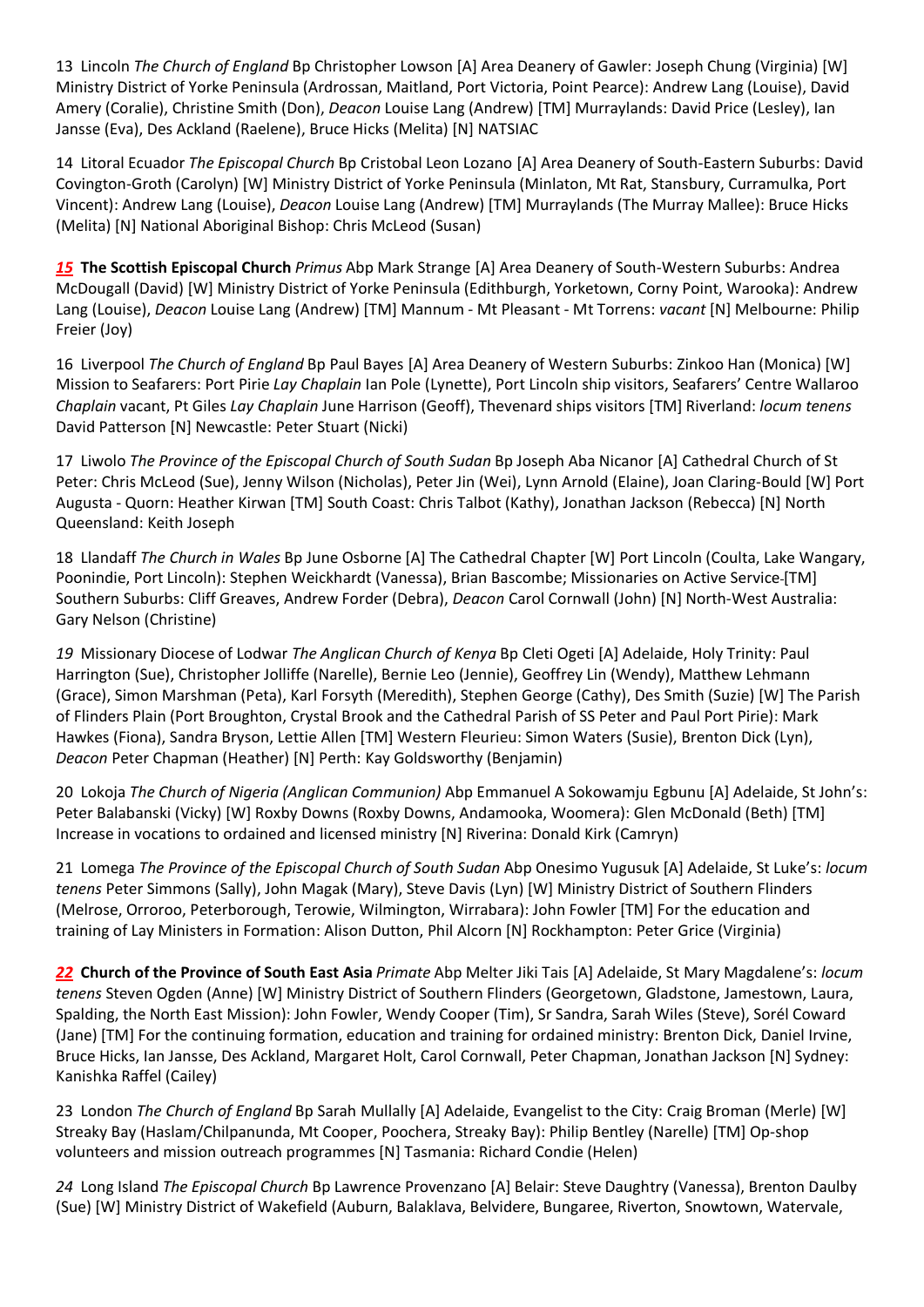Yacka): David Thompson (Jenny), Gregory Stephens; EcoSpirituality ministry: David and Jenny Thompson [TM] Investigator College: *principal* John Robinson [N] The Murray: Keith Dalby (Alice)

*25* Los Angeles *The Episcopal Church* Bp John Harvey Taylor [A] Brighton: Sophie Relf-Christopher (Paul), Sally Sandford-Morgan, Joan Hart [W] Ministry District of Wakefield (Clare, Hamley Bridge, Penwortham): David Thompson (Jenny), Jenny Thompson (David), Darren Hewitt (Rachel), the Sacred Space for Healing and Quiet (Healing) Garden, St Peter's Mintaro, Joe and Jean Johns [TM] Woodcroft College: *head of college* Shannon Warren [N] The Northern Territory: Greg Anderson (Annette)

*26* **'Thy Kingdom Come'** Louisiana *The Episcopal Church* Bp Morris Thompson Jr [A] Broadview-Enfield: Santhosh Kumar (Sheeba) [W] Anglicare-Willochra: Louise Lang (Andrew), the Committee; Mission Agencies of our Church including ABM, BCA, CMS [TM] ac.care [N] Wangaratta: Clarence Bester (Michelle)

*27* **'Thy Kingdom Come'** Western Louisiana *The Episcopal Church* Bp Jacob W Owensby [A] Burnside: Paul Harris [W] Whyalla (Iron Knob, Whyalla): Ruth Wilkinson, Heather Kirwan, Anglicare Outreach Centre in Whyalla, TACL (Training Aboriginal Christian Leaders) working with Indigenous People at Port Augusta, Ceduna and the Pitjantjatjara Lands [TM] Mothers' Union: *Diocesan President* Jocelyn Williamson, *Chaplain* Daniel Irvine (Jasamine) [N] Willochra: John Stead (Jan)

*28* **'Thy Kingdom Come'** Luapula *The Church of the Province of Central Africa* Bp Robert Mumbi [A] Campbelltown: Mara Di Francesco (Ian) [W] Retired clergy and clergy widows/widowers [TM] Registrar: Donna Jones, Office Staff: Jasamine Irvine [N] Anglicare Australia: Kasy Chambers

*29* **'Thy Kingdom Come' The Church of South India (United)** *Moderator* Abp Dhamaraj Rasalam [A] Clarence Gardens: Andrea McDougall (David) [W] Willochra Home for the Aged at Crystal Brook: *Clinical Manager* Leonie Gibbons, Board, Staff and Residents; Camp Willochra, Melrose: Camp Managers, Jerrell and Jayne Alexander [TM] Retired clergy and widows [N] Theological Colleges and Religious Communities

*30* **'Thy Kingdom Come'** Lucknow *The (united) Church of North India* Bp Peter Baldev [A] Coromandel Valley: Martyn Woodsford (Tracey)*,* Martin Bleby (Viv) [W] MU in the Diocese: *President* Lynette Pole, *Secretary* Jane Tanner, *Treasurer* Elizabeth Harris, *Chaplain* Wendy Cooper, members of the committee [TM] Parish 'Mission Action Planning' [N] Anglican Board of Mission Australia: John Deane

*31* **'Thy Kingdom Come'** Lui *The Province of the Episcopal Church of South Sudan* Abp Stephen Dokolo Ismail Mbalah [A] Croydon "Experimental Congregation of St Barnabas' Church": Ben Woodd (Corinne) [W] All our clergy [TM] The Diocese as it reflects on the future shape and direction of life in the service of the Good News [N] National Council of Churches: Phillip Huggins (Elizabeth)

Please pray every Friday for Abp Ruben Akurdit Ngong (Rachel Nyaluak) and the people and clergy of our companion diocese of Bor *The Province of the Episcopal Church of South Sudan*.

**Legend**: The first entry for each day is from the world-wide Anglican Communion Cycle of Prayer (*E-P* = Extra-Provincial) (more detail for this is available at<http://www.anglicancommunion.org/acp/downloads.cfm> which is now presented in a new format not including the names of Archbishops and Bishops - this information has been sourced from the Anglican Communion Member Churches page https://www.anglicancommunion.org/structures/memberchurches.aspx); followed by [A] Adelaide; [W] Willochra; [TM] The Murray; [N] the Australian National Anglican Cycle of Prayer. (*TEC* is The Episcopal Church in the United States of America; first bishop listed is Diocesan). N.B. A new departure to match up with Observances is the font for each day's date: *SUNDAYS*; *HOLY DAYS*; **LESSER FESTIVALS**; *Saints Days*; Ordinary (Feria) Days

## **Observances in May**

## *1 ST PHILIP AND JAMES*

Broadview (St Philip); Somerton Park (St Philip); Port Broughton (St Philip); Belvidere (St Philip)  *2 nd Athanasius 8 th Julian of Norwich 19th Dunstan*